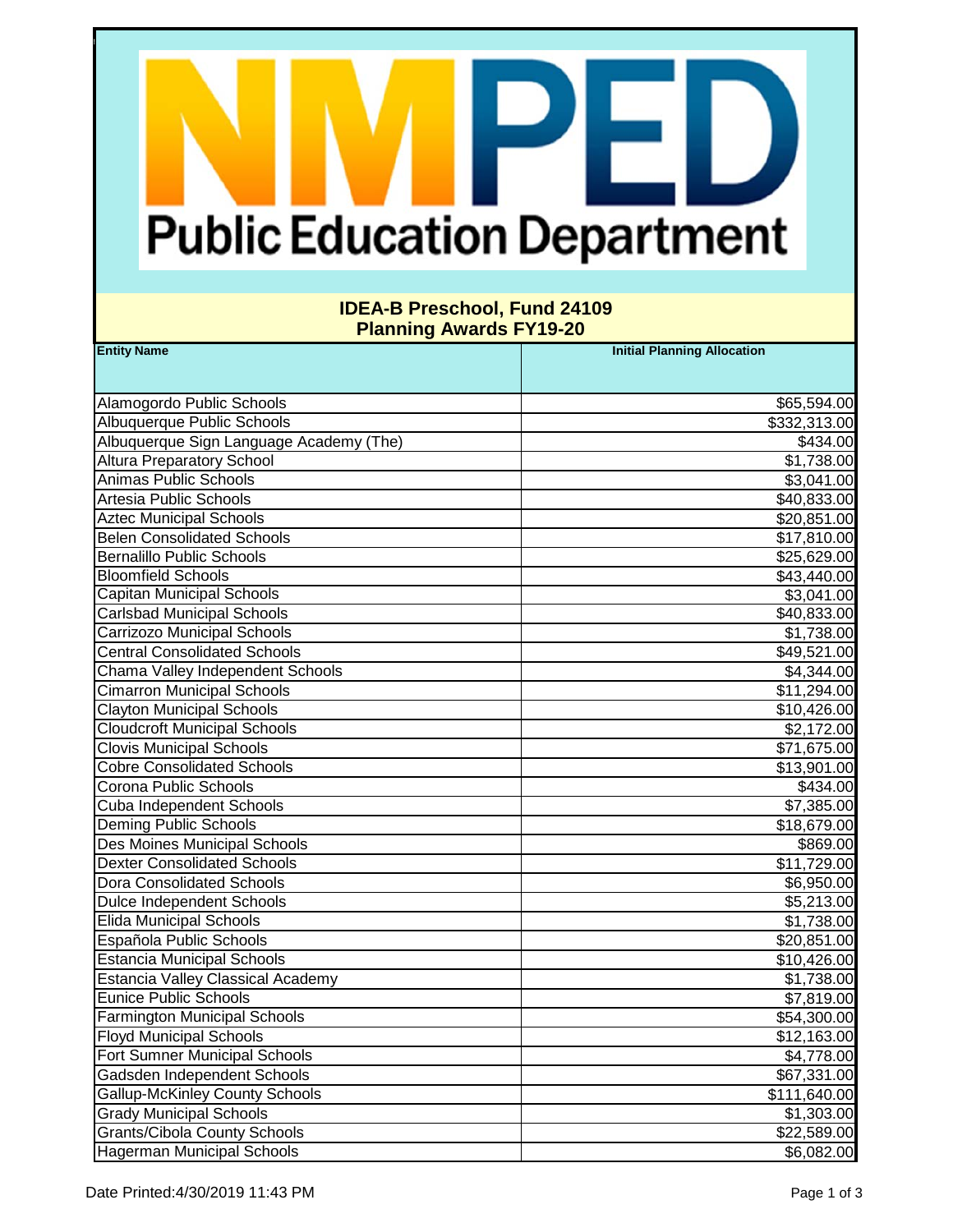# **Public Education Department**

F.

### **IDEA-B Preschool, Fund 24109 Planning Awards FY19-20**

| <b>Entity Name</b>                                   | <b>Initial Planning Allocation</b> |
|------------------------------------------------------|------------------------------------|
|                                                      |                                    |
| <b>Hatch Valley Public Schools</b>                   | \$13,901.00                        |
| <b>Hobbs Municipal Schools</b>                       | \$56,037.00                        |
| <b>Hondo Valley Public Schools</b>                   | \$1,738.00                         |
| Horizon Academy West                                 | \$3,041.00                         |
| <b>House Municipal Schools</b>                       | \$3,910.00                         |
| J. Paul Taylor Academy                               | \$0.00                             |
| Jal Public Schools                                   | \$11,294.00                        |
| Jemez Mountain Public Schools                        | \$5,213.00                         |
| Jemez Valley Public Schools                          | \$5,213.00                         |
| La Promesa Early Learning Center                     | \$1,303.00                         |
| La Tierra Montessori School of the Arts and Sciences | \$869.00                           |
| Lake Arthur Municipal Schools                        | \$2,606.00                         |
| Las Cruces Public Schools                            | \$124,237.00                       |
| Las Vegas City Public Schools                        | \$7,385.00                         |
| Logan Municipal Schools                              | \$4,778.00                         |
| <b>Lordsburg Municipal Schools</b>                   | \$24,761.00                        |
| Los Alamos Public Schools                            | \$17,376.00                        |
| Los Lunas Public Schools                             | \$46,480.00                        |
| <b>Loving Municipal Schools</b>                      | \$6,082.00                         |
| <b>Lovington Municipal Schools</b>                   | \$30,408.00                        |
| Magdalena Municipal Schools                          | \$9,991.00                         |
| <b>Maxwell Municipal Schools</b>                     | \$2,172.00                         |
| <b>Melrose Municipal Schools</b>                     | \$3,910.00                         |
| <b>Mesa Vista Consolidated Schools</b>               | \$3,910.00                         |
| Mission Achievement and Success (MAS) Charter School | \$869.00                           |
| Montessori Elementary School (The) (TMES)            | \$869.00                           |
| Mora Independent Schools                             | \$5,647.00                         |
| Moriarty-Edgewood School District                    | \$39,964.00                        |
| <b>Mosquero Municipal Schools</b>                    | \$1,738.00                         |
| Mountainair Public Schools                           | \$6,950.00                         |
| NM School for the Blind and Visually Impaired        | \$869.00                           |
| NM School for the Deaf                               | \$1,738.00                         |
| North Valley Academy                                 | \$2,606.00                         |
| Pecos Independent School District                    | \$6,516.00                         |
| Peñasco Independent Schools                          | \$4,344.00                         |
| Pojoaque Valley Public Schools                       | \$2,606.00                         |
| <b>Portales Municipal Schools</b>                    | \$23,892.00                        |
| Quemado Independent Schools                          | \$1,738.00                         |
| Questa Independent Schools                           | \$2,606.00                         |
| <b>Raton Public Schools</b>                          | \$24,326.00                        |